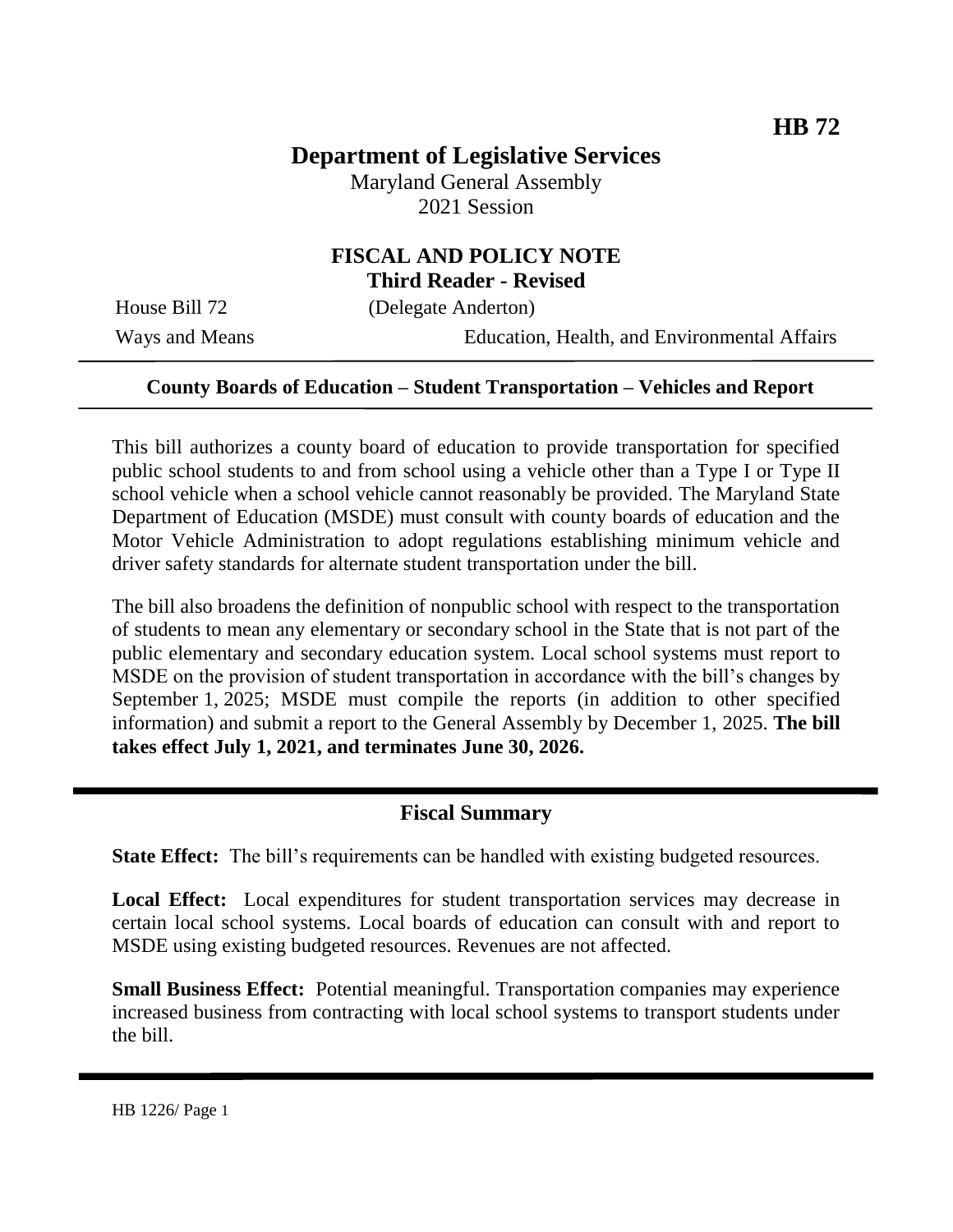## **Analysis**

**Bill Summary:** The bill's authorization to transport students using a vehicle other than a Type I or Type II school vehicle applies for (1) preschool-age students; (2) students with disabilities; (3) homeless youth; (4) children in foster care; (5) students without access to school buses; (6) students in a nonpublic school placement; or (7) students in dual enrollment programs or work programs or other educational programs based off the school campus. A county board may provide transportation to a different student group, as well, through a written determination by the board.

### *Reporting Requirement*

By September 1, 2025, each local school system must submit a report to MSDE on the provision of student transportation to and from school using Type I or Type II school vehicles (or other vehicles in accordance with the bill's changes) for the seven-year period from the 2018-2019 school year through the 2024-2025 school year, including:

- the types of vehicles used and the owner of the vehicles;
- the number of contractors used to provide transportation in (1) Type I or Type II school vehicles and (2) other vehicles authorized under State law;
- the number of county transportation employees with benefits employed by the county board each year and whether these employees decreased as a result of the bill; and
- the types of public school students transported in other vehicles as authorized by the bill.

By December 1, 2025, MSDE must compile the required reports and submit a report (including a copy of adopted regulations) to the General Assembly.

**Current Law:** MSDE generally requires Type I and Type II school vehicles to be used to transport students to and from school and school related activities when local school system sponsored transportation services are provided. However, MSDE does allow other vehicles to be used if (1) the vehicle is a taxicab; (2) only one student is transported; or (3) the vehicle used is a commercial motor coach. Additionally, another vehicle may be used if a county board of education submits a waiver to the State Superintendent of Schools and receives special approval in writing. MSDE receives an average of 10 waiver requests each year.

Type I and Type II school vehicles are yellow school buses.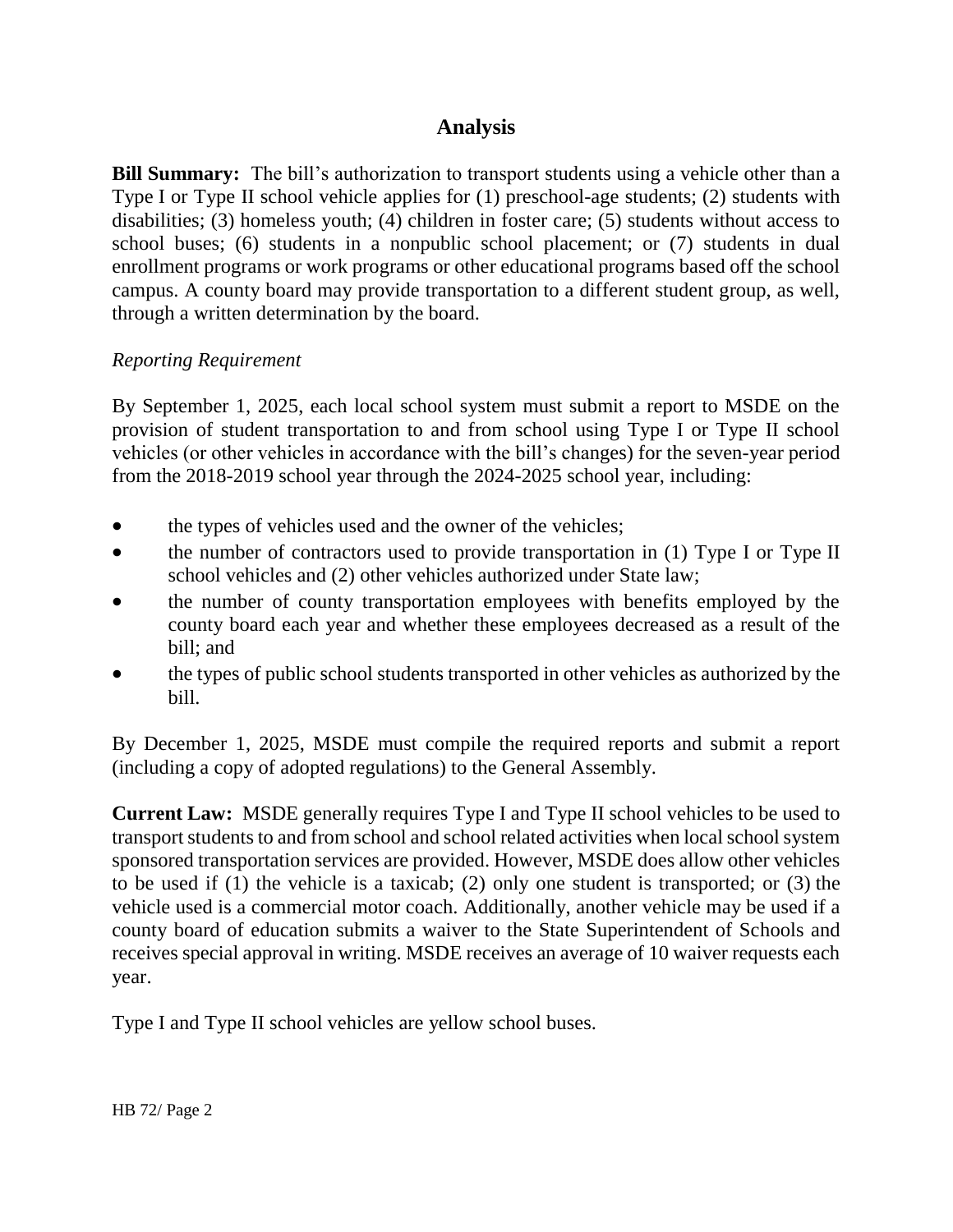**Local Expenditures:** Local school expenditures for student transportation services may decrease to the extent that local school systems utilize nonschool vehicles to transport certain public school students. The additional flexibility provided by the bill will enable local school systems to utilize less costly ways to transport students in unique situations. In addition, local school expenditures will decrease in situations where very few students are being transported by school bus and could all fit safely into a smaller, less expensive vehicle. MSDE indicates that the cost of a traditional diesel-powered school bus can start around \$90,000.

MSDE indicates that this bill will allow local school systems to purchase and use vehicles other than traditional school buses to transport students to and from school. MSDE has had a long-standing prohibition on the use of nonschool vehicles to transport public school students unless they meet certain requirements as established in COMAR. According to MSDE, nonschool vehicles do not meet the safety standards found under the federal motor vehicle safety standards and regulations that pertain to school vehicles. Additionally, these vehicles would not be covered under existing State regulations pertaining to school bus inspections. Furthermore, since drivers of nonschool vehicles are not required to possess a commercial driver license, public schools may be able to bypass a number of federal, State, and locally mandated requirements. MSDE advises that without a commercial driver license, drivers of nonschool vehicles may not receive specialized driver training, a criminal background check, a periodic medical fitness examination, drug and alcohol testing, or ongoing checks for driving violations.

**Additional Comments:** Local school systems spent \$637.3 million on student transportation services in fiscal 2018 as shown in **Appendix 1**. On a per pupil basis, statewide student transportation costs averaged \$688, with the per pupil amount ranging from \$448 in Frederick County to \$1,184 in Garrett County. Three other local school systems (Charles, Somerset, and Worcester) had per pupil student transportation costs exceeding \$1,000.

Approximately 650,000 public school students receive transportation services. Local school systems in six counties (Baltimore, Frederick, Montgomery, Prince George's, Talbot, and Washington) primarily use government-owned school vehicles to transport students; whereas, two local school systems (Caroline and Kent) use a combination of government-owned and private contractors. Local school systems in the other jurisdictions primarily use private contractors to transport students. In total, local school systems use over 7,200 school vehicles for student transportation services.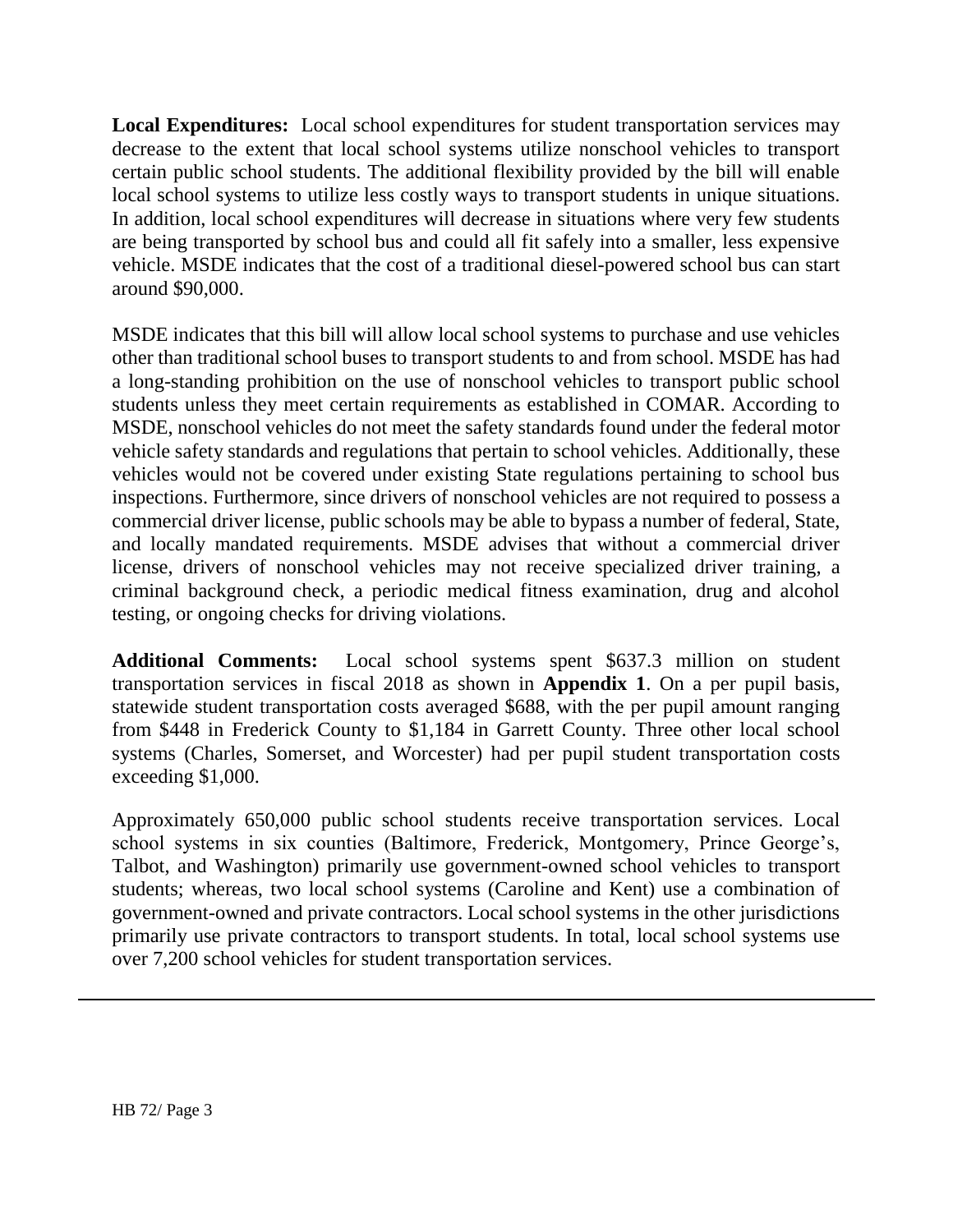## **Additional Information**

**Prior Introductions:** HB 1234 of 2020, as amended, passed the House and was referred to the Senate Education, Health, and Environmental Affairs Committee, but no further action was taken.

**Designated Cross File:** SB 448 (Senator Edwards) - Education, Health, and Environmental Affairs.

**Information Source(s):** Maryland State Department of Education; Maryland Department of Transportation; Baltimore City Public Schools; Anne Arundel County Public Schools; Montgomery County Public Schools; Prince George's County Public Schools; Frederick County Public Schools; Wicomico County Public Schools; St. Mary's County Public Schools; Department of Legislative Services

| <b>Fiscal Note History:</b> | First Reader - January 18, 2021         |
|-----------------------------|-----------------------------------------|
| rh/hlb                      | Third Reader - March 24, 2021           |
|                             | Revised - Amendment(s) - March 24, 2021 |

Analysis by: Eric F. Pierce Direct Inquiries to:

(410) 946-5510 (301) 970-5510